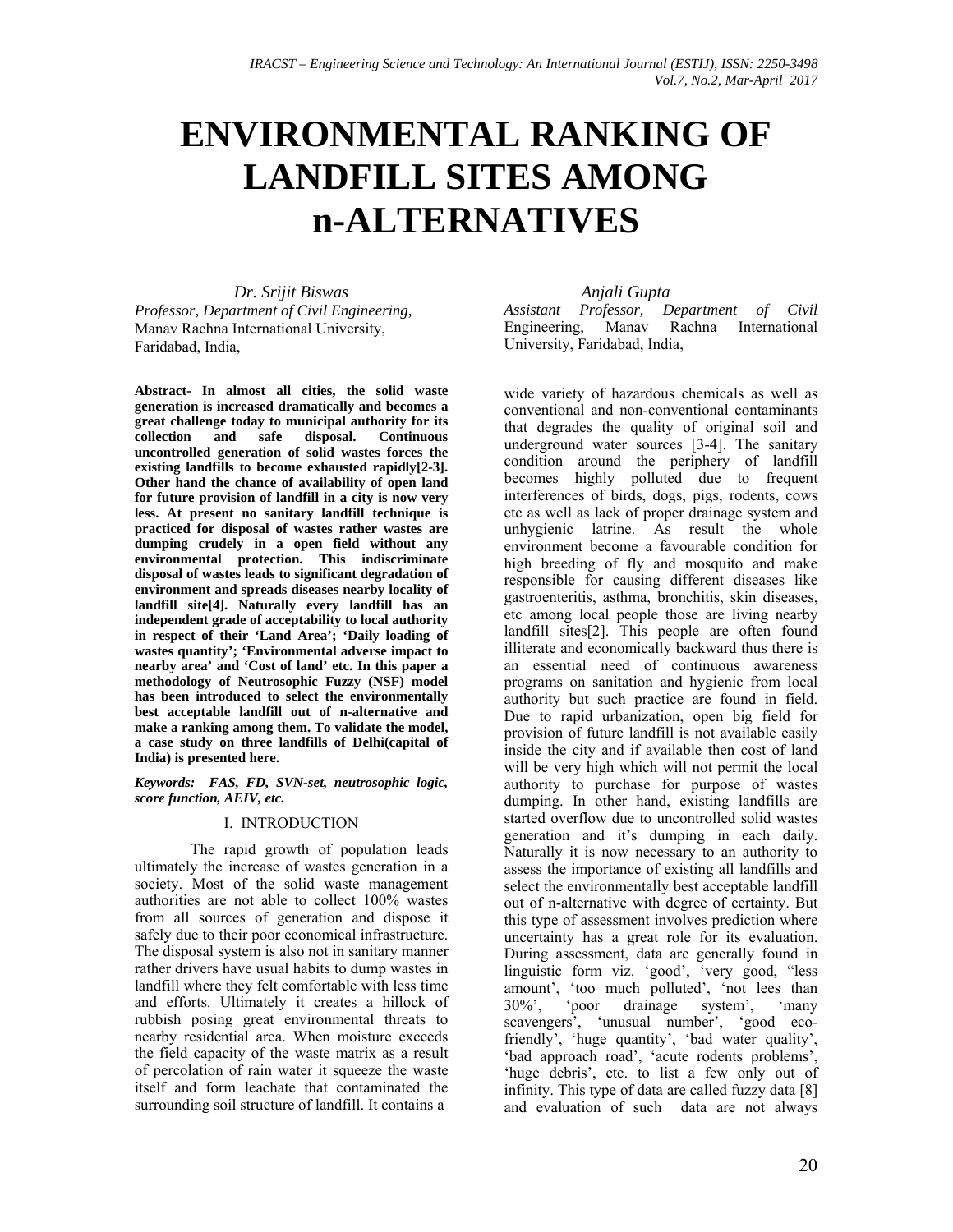possible with numerical valued description. Because some part of the evaluation contributes to truthness, some part contributes to falseness and the rest part remains indeterministic. Every expert or decision-maker hesitates more or less, on every evaluation activity due to their certain limitation of knowledge or intellectual functionaries and thus outcome result of their perceptions becomes with full of uncertainty [3]. The 'Neutrosophic Fuzzy Logic' of Prof. Florentin Smarandache [5-7] that used in this paper can give a beam of light to management authority to mitigate the adverse environmental impacts of landfill and it's future longevity.

The 'Fuzzy Logic' of Prof Lafti Zadeh[8] deals with truth membership function  $[t<sub>A</sub>(x)]$ within subset [0,1] and then false membership function  $[f_A(x)]$  will be  $[f_A(x) = 1 - t_A(x)]$  within<br>sub set [0,1]. Prof. K.T.Atanassov who Prof. K.T.Atanassov who introduced 'Intuitionistic Fuzzy Logic' [1] tackled the uncertainty more precisely by generalization of normal fuzzy logic of Prof Lafti Zadeh. To tackle the uncertainty he approached a strong logic that  $[t_A(x) + f_A(x) + i_A(x)] = 1$ , where the value of hesitation  $[i_A(x)]$  or indeterministic part can estimate by  $[i_A(x)] = 1 - t_A(x) - f_A(x)$ within sub set [0,1].

Later on Prof. Florentin Smarandache introduced 'Neutrosophic Fuzzy Logic'[5-7] which does not permit the logic of  $\lceil t_A(x) + f_A(x) \rceil$  $+ i<sub>A</sub>(x) = 1$ ] within single sub set [0,1] to tackle the uncertainty at the extreme point of perception. Instead of that we have to estimate the percentage of truth in a subset T where  $t_A(x)$  :  $x \rightarrow [0,1]$ , percentage of indeterminacy in a subset I, where  $i_A(x)$ :  $x \rightarrow [0,1]$ , percentage of falsity in a subset F, where  $f_A(x)$ :  $x \rightarrow [0,1]$  individually and independently. According to his logic there will be no restriction on summation of  $t_A(x)$ ,  $i_A(x)$  and  $f_A(x)$ , and the condition will exist in such that  $\lceil 0 \rceil$  $\leq$  sup  $t_A(x) \leq$  sup  $t_A(x) \leq$  sup  $f_A(x) \leq 3$ . Thus to tackle the uncertainty with more degree of satisfaction, 'Neutrosophic Fuzzy Logic' is now being used in large scale in all research fields. This paper deals with a 'Neutrosophic Fuzzy(NSF)' model to select the environmentally best acceptable landfill out of three landfills of Delhi (capital of India).

#### II. PRELIMINARIES

Different mathematical concepts has used in this methodology which are discussed below briefly.

#### *A. Crisp Set*

A set can be described either by list method or by the rule method. We know that the process by which individuals from the universal

set X are determined to be either members or nonmembers of a set can be defined by a characteristic function or discrimination function.

For a given set A, this function assign a value  $\mu_A(x)$  to every  $x \in X$  such that

$$
\mu_A(x) = 1 \quad \text{iff} \quad x \in A
$$

$$
= 0 \quad \text{iff} \quad x \notin A
$$

Thus in the classic theory of sets, very precise bounds separate the elements that belong to a certain set form the elements outside the set. In other words, it is quite easy to determine whether an element belongs to a set or not.

#### *B. Fuzzy Set [8]*

Many sets encountered in reality do not have precisely defined bounds as in case of crisp sets that separate the elements in the set from those outside the set. That so the crisp characteristic function can now be generalized such that the values assigned to the elements of the universal set fall within a specified range and indicate the membership grade of these elements in the set in question. Such a function is called membership function and the set defined by it a fuzzy set. The membership function for fuzzy sets can take any value form the closed interval [0,1]. Fuzzy set A is defined as the set of ordered pairs  $A = \{ x, \mu_A(x) \}$ , where  $\mu_A(x)$  is the grade of membership of element x in set A. The greater  $\mu_A(x)$ , the greater the truth of the statement that element x belongs to set A [2,7]. Let  $X = \{x_1, x_2, \dots, x_n\}$  be a finite discrete universe of elements xi,  $i = 1, 2, \dots, n$ . A fuzzy set A defined over a set X is most often shown in the form

 $A = \{ (x_1, \mu_A(x_1)) , (x_2, \mu_A(x_2)) , (x_3, \mu_A(x_3)) \}$  $\ldots$ ,  $(x_n, \mu_A(x_n))$  } where  $\mu_A(x_i) \rightarrow [0,1]$ .

#### *C. Instuitionistic Fuzzy Set [1]*

An intuitionistic fuzzy set (IFS) A in X is defined as an object of the following form.

$$
A = \{ (x, \mu_A(x), v_A(x)) | x \in X \}
$$

where the functions,

 $\mu_A$  :  $x \rightarrow [0,1]$  and  $v_A$  :  $x \rightarrow [0,1]$ 

define the degree of membership and the degree of non-membership of the element  $x \in X$ , respectively, and for every  $x \in X$  we have the relation  $0 \le \mu_A(x) + v_A(x) \le 1$  which is called 'Atanassov condition'. Obviously, each ordinary fuzzy set may be written as

$$
\{ ( x, \mu_A(x), 1-\mu_A(x) ) \mid x \in X \}
$$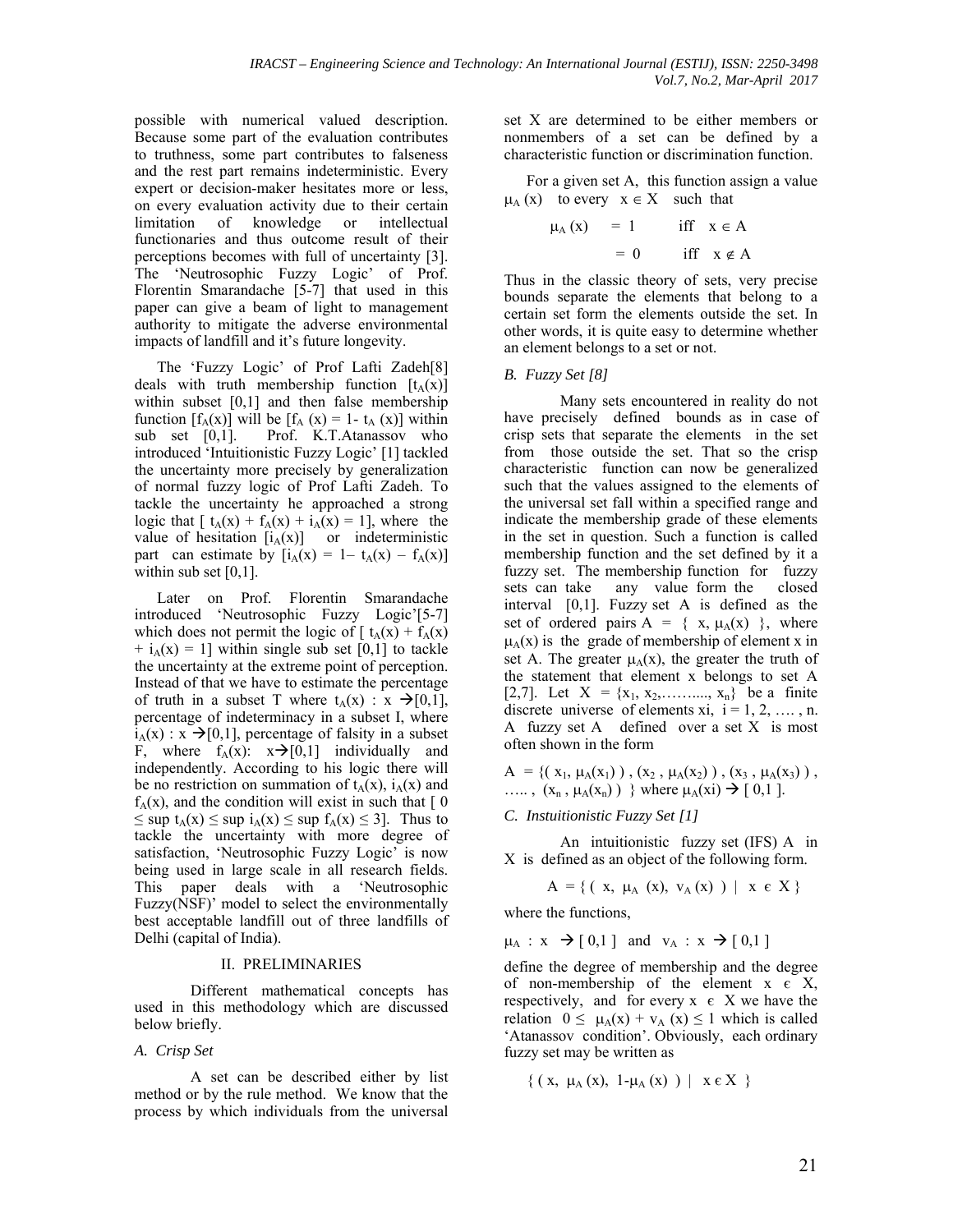and thus every fuzzy set is an intuitionistic fuzzy set but not conversely. The amount  $\pi_A$  (x) = [1 - ( $\mu_A$  (x) +  $v_A$  (x))] is also called the hesitation part (i.e. the degree of non-determinacy or uncertainty) of the element and this amount may cater to either membership value or to nonmembership value or to both [1,5]. Clearly, in case of ordinary fuzzy sets (Zadeh's fuzzy sets) it is presumed that  $\pi_A(x) = 0$  for every x  $\epsilon$ X.

## *D. Neutrosophic Fuzzy Set (NFS) [5-7]*

Neutrosophic Fuzzy Set (NFS) introduced by Prof. Florentin Smarandache is now treated as super generalized set of all existing logical sets. The logic stated that truth membership function  $T_{\rm C}(x)$ , indeterminacy function  $I_C(x)$  and falsity membership function  $F_C(x)$  of a NFS is to be characterized each in a 3D neutrosophic space individually within sub sets of  $[-0,1+\mathfrak{f}]$ , where only '1' and '0' are the standard part and 'ε' its non-standard part such that  $1+=1$  $+$  ε and  $-0$  = 0- ε. There is no restriction on the sum of  $T_C(x)$ ,  $I_C(x)$  and  $F_C(x)$  thus the relation of there membership function will be -0  $\leq t_A(x)$  +  $i<sub>C</sub>(x) + f<sub>C</sub>(x) \leq 3 +$ . In neutrosophic logic, T can be split into subcomponents  $T_1$ ,  $T_2$ ,  $T_3$ , ... ... Tp and I into  $I_1, I_2, I_3, \ldots, I_r$  and F into  $F_1, F_2, F_3, \ldots, F_s$ , and their individual membership function will be within [0,1] and to be expressed as  $t_C(x) : x \rightarrow$  $[0,1]$ ,  $i_C(x): x \rightarrow [0,1]$  and  $f_C(x): x \rightarrow [0,1]$ with  $0 \leq tC(x) + iC(x) + fC(x) \leq 3$  for all  $x \in X$ .

## *E. Single Valued Neutrosophic Set [7]*

If  $t_A(x)$ ,  $i_A(x)$  and  $f_A(x)$  denote the truth-<br>membership degree, the indeterminacydegree, the indeterminacymembership degree and the falsity membership degree of x of universal set X, then the single valued neutrosophic set(SVN-set) A is defined as

$$
A = \{ (x : t_A(x), i_A(x), f_A(x)) ) | x \in X \},
$$

where  $t_A(x) : x \rightarrow [0,1]$ ,  $i_A(x) : x \rightarrow [0,1]$  and  $f_A(x)$ :  $x \rightarrow [0,1]$  will evaluate individually so that the condition of  $0 \le t_A(x) + i_A(x) + f_A(x) \le 3$  for all  $x \in X$  exists.

#### III. METHODOLOGY

To understand the functional approach of NSF model, few working tools are discussed below before starting of case study.

## *A. Fuzzy Alternatives Statement (FAS)*

During evaluation of job, the expert's views or local public's opinions are often found in non-numerical or linguistic statement like 'poor drainage system', 'many scavengers are working', 'unusual number of fly breeding', 'good eco-friendly', 'huge quantity of solid waste', 'bad water quality', 'bad approach road', 'acute rodents problems', 'huge debris', etc. All these data are considered as fuzzy alternatives statements (FAS) in the present model of NFS.

## *B. Score Function Fuzzy Sets*

If A is a single valued neutrosophic set and  $t_A(x)$ ,  $i_A(x)$  and  $f_A(x)$  are suppose degree of truthness, degree of indeterminacy and degree of falsity, then score function fuzzy set  $SF(x)$  is defined by the membership function (SF) as

$$
S_A(x) = \frac{[t_A(x) + i_A(x)/2] + [1 - \{f_A(x) + i_A(x)/2\}]}{2}
$$

where, set-S<sub>A</sub>(x)  $\rightarrow$  [-1, 1] and t<sub>A</sub>(x) + i<sub>A</sub>(x) +  $f_A(x) \leq 3$  for all  $x \in X$ .

## *C. Average Environmental Impact Value (AEIV)*

If the set- $SL(x)$  is a score function fuzzy sets such that for each element  $x \in X$ , there is an associated weight Wi  $\in$  R+ (which could be prefixed by the common decision of all experts before commencement of case study), then the 'Average Environmental Impact Value (AEIV)' of the score function fuzzy sets is the nonnegative number  $a(x)$  given by :

$$
\Sigma
$$
SL(xi).WXi

 $a(x) = -$ 

$$
\sum \mathbf{W} \mathbf{X} \mathbf{i}
$$

## *D. Fuzzy Decision ( FD)*

In every evaluation activity our target is always to achieve the goal where many constraints are clubbed with all possible decisions. Due to lack of knowledge or limitation of intellectual functionaries a decision maker hesitates more or less for taking perfect decision facing all constraints that plays an integral part for achieving the targeted goal. The fuzzy decision (FD) is an appropriate tool to achieve the targeted goal minimizing the doubt and uncertainty that arises in the perception of the experts or decision makers for solution this type of problems. To understand the function of FD an algorithm is presented below.

## Algorithm of FD:

Here we use the general concept of fuzzy logic of Prof. Lafti Zadeh where the membership value  $(\mu)$  for the 'maximum favourable condition' of an option is considered as 1 and for 'not maximum favourable condition' it is 0.

Let us consider a group of options as O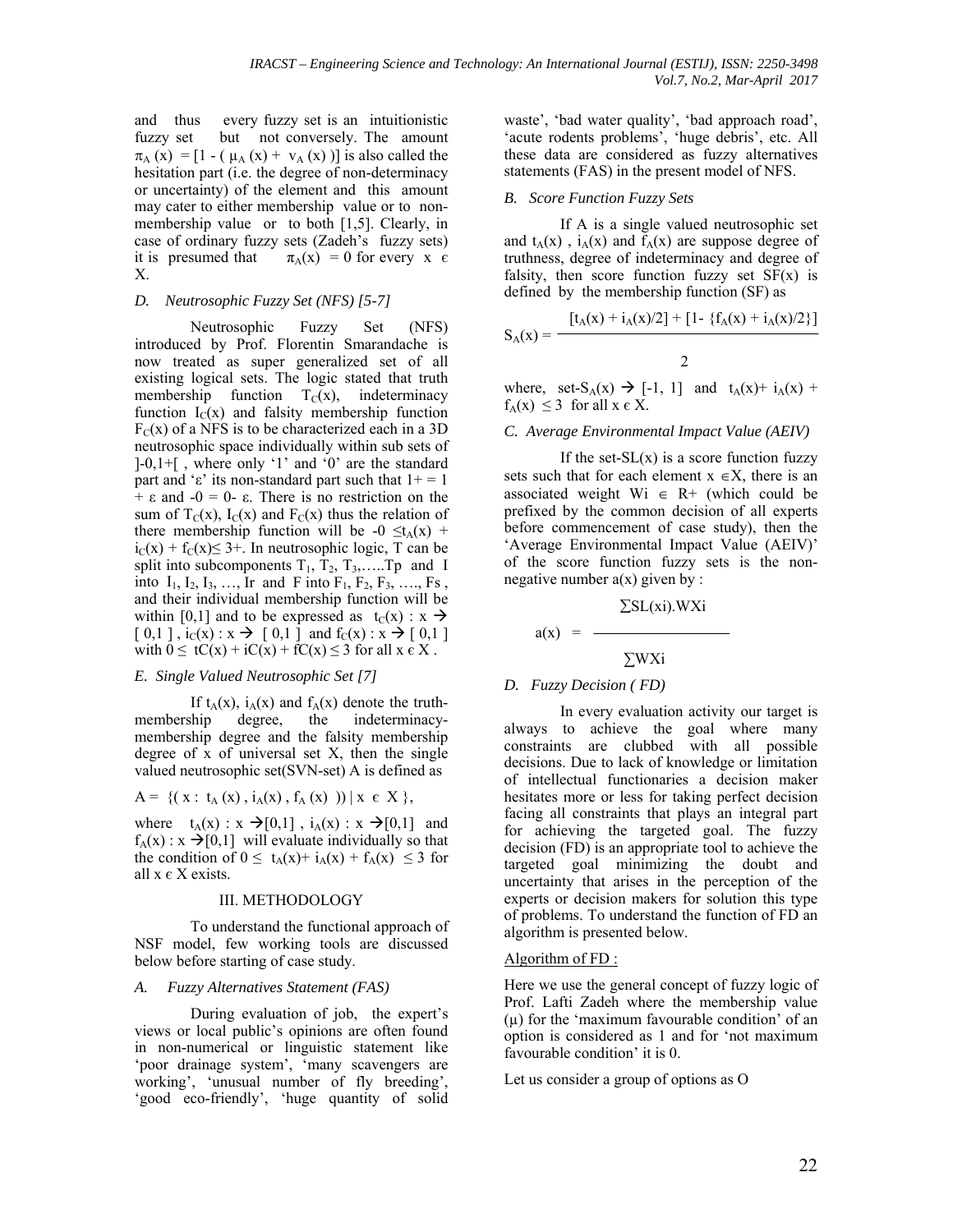*IRACST – Engineering Science and Technology: An International Journal (ESTIJ), ISSN: 2250-3498 Vol.7, No.2, Mar-April 2017*

Where,  $O = \{O_1, O_2, O_3, \ldots \ldots, O_L\} = \{O_i\},\$ for  $i = 1, 2, 3, \dots, L$ 

Let a fuzzy set G describing goals associated with each option (oi) such that

G = { 
$$
\mu(g1/01)
$$
,  $\mu(g2/02)$ ,  $\mu(g3/03)$ , .......,  
\n $\mu(gL/0L)$ } = { $\mu(gi/0i)$ }, for i = 1, 2, 3, ..., L

Now if the three fuzzy sets  $C_1$ ,  $C_2$  and  $C_3$ describing three constraints associated with each option (oi) such that  $C_1 = \{ \mu_1(c_1/o_1), \mu_1(c_2/o_2),$  $\mu_1(c_3/c_3), \ldots, \mu_1(cL/cL)$ 

 $= \{ \mu_1(ci/\delta i) \}, \text{ for } i = 1, 2, 3, \dots, L$ 

And  $C_2$  = {  $\mu_2(c_1/O_1)$ ,  $\mu_2(c_2/O_2)$ ,  $\mu_2(c_3/O_3)$ ,  $\ldots \ldots \ldots$ ,  $\mu_2(c_l/c_l)$ 

 $= \{ \mu2(ci/oi)) \}$ , for  $i = 1, 2, 3, ..., L$ 

And  $C_3 = \{ \mu_3(c_1/O_1), \mu_3(c_2/O_2), \mu_3(c_3/O_3), \}$ .......,  $\mu_3(c_L/c_L)$  }

 $= \{ \mu \mathfrak{Z}(\text{ci/oi}) \}, \text{ for } i = 1, 2, 3, ..., L$ 

Then the Fuzzy Decision (FD) will be given by

 $FD = Max \{D(oi)\}\,$ ,

where  $D(Oi) = \int sub set-G \cap sub set-C_1 \cap$ subset- $C_2 \cap$  subset- $C_3$ ]

= Min  $\{\mu$ ( gi/oi),  $\mu$ <sub>1</sub>( ci/oi),  $\mu$ <sub>2</sub>( ci/oi),  $\mu$ <sub>3</sub>( ci/oi)}

Now to validate the fuzzy model, a case study is presented below.

#### IV. CASE-STUDY

To validate the NSF model we consider a project 'Environmental ranking of three landfill among 'Okhla at South Delhi; Bhalaswa at North Delhi and Ghazipur at East Delhi'. The land area of Okhla is 16.20 Ha started from 1992 and wastes received per day 1200 tons covering the area of Central Delhi, South Delhi, Najafgarh and Cantonment area. The land area of Bhalaswa is 21.06Ha started from 1993 and wastes received per day 2200 tons covering the area of Civil Line, Karol Bagh, Rohini, West Delhi and Najafgarh while the area of Ghazipur is 29.16 Ha started from 1984 and wastes received per day 2000 tons covering the area of Shahdara (North), Shahdara(South), Sadar Paharganj & NDMC area.





(Fig1-Different Scenario of Okhla landfill)



(Fig2-Different Scenario of Bhalaswa landfill)



(Fig3-Different Scenario of Ghazipur landfill)

For simplicity in presenting the methodology we selected ten locations around the periphery of each landfill and thirty experts who would finalize twenty five fuzzy alternative statements (FASs) and their individual weight (WXi). Then we grouped ten experts for obtaining their views in favour of truth-membership value  $[t(x)]$ , ten experts for obtaining their views in favour of indeterminacy-membership value  $[i(x)]$  and rest ten experts for obtaining their views in favour of falsity membership value  $[f(x)]$  during evaluation of all FASs. Suppose the twenty five FASs that considered by the thirty experts for in case study are:-

 $x_1$  = many vehicles are plying daily for disposal of wastes

 $x<sub>2</sub>$  = poor drainage system around the landfill site

 $x_3$  = many scavengers are working in the landfill site

 $x_4$  = unusual number of mosquito breeding in landfill site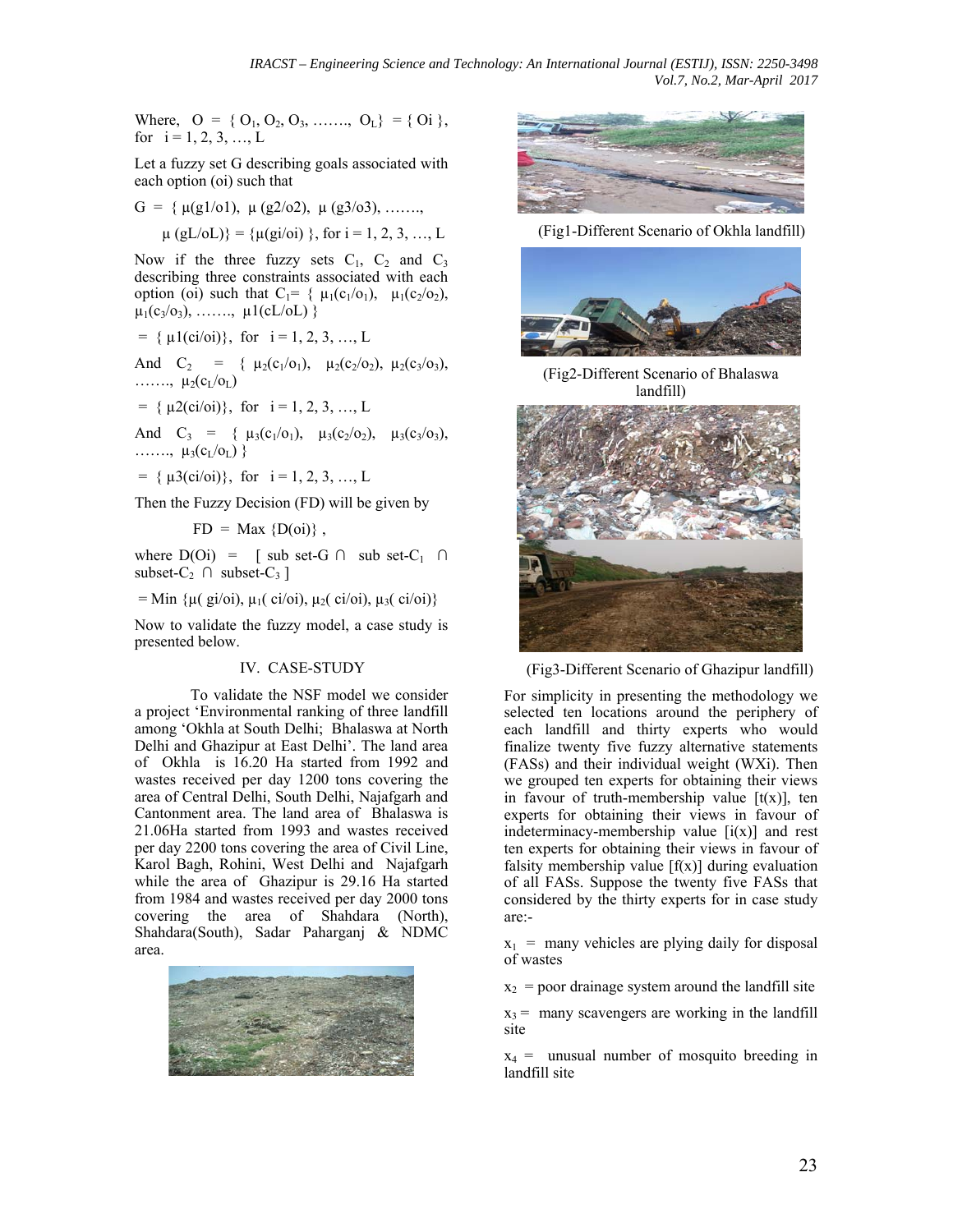$x_5$  = unusual number of fly breeding in landfill site

 $x_6$  = unhygienic latrine in and around the landfill site

 $x_7$  = acute birds problems in landfill site

 $x_8$  = acute rodents problems in landfill site

 $x_9$  = poor mechanical condition of carrying vehicles

 $x_{10}$  = inadequate water facilities in landfill site

 $x_{11}$  = heavy rainfall intensity in landfill site area

 $x_{12}$  = poor management for disposal of waste timely

 $x_{13}$  = bad habit of neighbors roaming around the disposal site

 $x_{14}$  = poor awareness of sanitation among the neighbors

 $x_{15}$  = poor awareness of sanitation among the scavengers

 $x_{16}$  = easy accessibility of dogs, pigs, cows, etc. in the landfill site

 $x_{17}$  = very crude dumping system of solid waste

 $x_{18}$  = heavy production of vegetables & fishes around the landfill area

 $x_{19}$  = poor barricade in between dumping area and neighbor

 $x_{20}$  = bad habit to use the recyclable materials by the neighbors

 $x_{21}$  = high mixing habit of scavengers and neighbors

 $x_{22}$  = bad approach road around the landfill site

 $x_{23}$  = huge quantity of solid waste dumping daily

 $x_{24}$  = bad water quality

 $x_{25}$  = huge amount of leachate coming openly from landfill periphery

These data leads to a neutrosophic fuzzy set of universe X, where

 $X = \{x_1, x_2, x_3, x_4, x_5, \ldots, x_{23}, x_{24}, x_{25}\}.$ 

Suppose the individual weight (out of 10) of each FAS prefixed by the joint decision of thirty experts are:

 $W_{\rm X}i = \{ x_1 = 2, x_2 = 8, x_3 = 2, x_4 = 7, x_5 = 7,$  $x_6 = 9$ ,  $x_7 = 4$ ,  $x_8 = 6$ ,  $x_9 = 3$ ,  $x_{10} = 8$ ,  $x_{11} = 10$ ,  $x_{12} = 7$ ,  $x_{13} = 5$ ,  $x_{14} = 4$ ,  $x_{15} = 3$ ,  $x_{16} = 7$ ,  $x_{17} = 6$ ,  $x_{18} = 2$ ,  $x_{19} = 10$ ,  $x_{20} = 7$ ,  $x_{21} = 5$ ,  $x_{22} = 7$ ,  $x_{23} = 10$ ,  $x_{24} = 9$ ,  $x_{25} = 10$ .

Now the job is to assign values of these FASs by the three individual groups of experts independently for ten locations of each landfill for assessment of their individual AEIV.

#### Assessment of AEIV of Okhla Landfill :

Suppose for location-1, the SVN set-L1 is assigned as below:-

SVN set-L<sub>1</sub> = { $(x_1, 0.7, 0.6, 0.1)$ ,  $(x_2, 0.5, 0.6, 0.2)$ ,  $(x_3, 0.4, 0.2, 0.6), (x_4, 0.8, 0.1, 0.2), (x_5, 0.5, 0.2, 0.3),$  $(x_6, 0.5, 0.5, 0.1), (x_7, 0.7, 0.3, 0.3), (x_8, 0.7, 0.6, 0.1),$  $(x_9, 0.5, 0.6, 0.2), (x_{10}, 0.6, 0.2, 0.4), (x_{11}, 0.5, 0.2, 0.4),$  $(x_{12},0.2,0.7,0.4), (x_{13},0.2,0.3,0.5), (x_{14},0.2,0.6,0.2),$  $(x_{15},0.5,0.6,0.2), (x_{16},0.8,0.1,0.1), (x_{17},0.6,0.4,0.2),$  $(x_{18},0.5,0.4,0.2),(x_{19},0.5,0.3,0.2), (x_{20},0.4,0.6,0.2)$  $(x_{21},0.7,0.3,0.2),(x_{22},0.8,0.2,0.1), (x_{23},0.5,0.5,0.3),$  $(x_{24},0.5,0.3,0.4), (x_{25},0.7,0.1,0.2)\}.$ 

The Score Function fuzzy set  $SL(x)$  of above SVN set-L1 is thus calculated as

 $S_{L1}(x) = \{(x_1, 0.80), (x_2, 0.65), (x_3, 0.40), (x_4, 0.80),$  $(x_5,0.60)$ ,  $(x_6,0.70)$ ,  $(x_7,0.70)$ ,  $(x_8,0.80)$ ,  $(x_9,0.65)$ ,  $(x_{10},0.60), (x_{11},0.55), (x_{12},0.40), (x_{13},0.35),$  $(x_{14},0.50), (x_{15},0.65), (x_{16},0.85), (x_{17},0.70),$  $(x_{18},0.65), (x_{19},0.65), (x_{20},0.60), (x_{21},0.75),$  $(x_{22},0.85), (x_{23},0.60), (x_{24},0.55), (x_{25},0.75)\}.$ 

Similarly for the rest nine locations of Okhla landfill periphery, the assigned score function fuzzy sets are suppose as follows:

 $S_{L2}(x) = \{(x_1, 0.05), (x_2, 0.45), (x_3, 0.25), (x4, 0.30),$  $(x_5,0.40)$ ,  $(x_6,0.20)$ ,  $(x_7,0.60)$ ,  $(x_8,0.30)$ ,  $(x_9,0.20)$ ,  $(x_{10},0.45), (x_{11},0.15), (x_{12},0.60), (x_{13},0.30),$  $(x_{14},0.25), (x_{15},0.25), (x_{16},0.55), (x_{17},0.25),$  $(x_{18},0.25)$ ,  $(x_{19},0.50)$ ,  $(x_{20},0.30)$ ,  $(x_{21},0.45)$ ,  $(x_{22},0.75)$ ,  $(x_{23},0.35)$ ,  $(x_{24},0.55)$ ,  $(x_{25},0.65)$ }

 $S_{1,3}(x) = \{(x_1, 0.35), (x_2, 0.15), (x_3, 0.35), (x_4, 0.50),$  $(x_5, 0.25)$ ,  $(x_6, 0.40)$ ,  $(x_7, 0.20)$ ,  $(x_8, 0.30)$ ,  $(x_9, 0.20)$ ,  $(x_{10},0.65)$ ,  $(x_{11},0.05)$ ,  $(x_{12},0.30)$ ,  $(x_{13},0.10)$ ,  $(x_{14},0.25), (x_{15},0.25), (x_{16},0.55), (x_{17},0.50),$  $(x_{18},0.55), (x_{19},0.40), (x_{20},0.10), (x_{21},0.45),$  $(x_{22},0.25)$ ,  $(x_{23},0.65)$ ,  $(x_{24},0.40)$ ,  $(x_{25},0.20)$ }

 $S_{L4}(x) = \{(x_1, 0.35), (x_2, 0.55), (x_3, 0.50), (x_4, 0.40),$  $(x_5,0.25)$ ,  $(x_6,0.45)$ ,  $(x_7,0.60)$ ,  $(x_8,0.60)$ ,  $(x_9,0.30)$ ,  $(x_{10},0.25)$ ,  $(x_{11},0.25)$ ,  $(x_{12},0.10)$ ,  $(x_{13},0.50)$ ,  $(x_{14},0.55), (x_{15},40), (x_{16},0.55), (x_{17},0.50),$  $(x_{18},0.20), (x_{19},0.20), (x_{20},0.25), (x_{21},0.65),$  $(x_{22},0.25)$ ,  $(x_{23},0.35)$ ,  $(x_{24},0.15)$ ,  $(x_{25},0.45)$ }

 $S_{LS}(x) = \{(x_1, 0.25), (x_2, 0.35), (x_3, 0.55), (x_4, 0.65),$  $(x_5,0.45)$ ,  $(x_6,0.80)$ ,  $(x_7,0.20)$ ,  $(x_8,0.20)$ ,  $(x_9,0.60)$ ,  $(x_{10},0.65)$ ,  $(x_{11},0.75)$ ,  $(x_{12},0.50)$ ,  $(x_{13},0.30)$ ,  $(x_{14},0.95), (x_{15},0.45), (x_{16},0.45), (x_{17},0.80),$  $(x_{18},0.65)$ ,  $(x_{19},0.40)$ ,  $(x_{20},0.60)$ ,  $(x_{21},0.30)$ ,  $(x_{22},0.50)$ ,  $(x_{23},0.65)$ ,  $(x_{24},0.70)$ ,  $(x_{25},0.85)$ 

 $S_{1,6}(x) = \{(x_1, 0.65), (x_2, 0.65), (x_3, 0.25), (x_4, 0.50),$  $(x_5,0.85)$ ,  $(x_6,0.90)$ ,  $(x_7,0.20)$ ,  $(x_8,0.10)$ ,  $(x_9,0.60)$ ,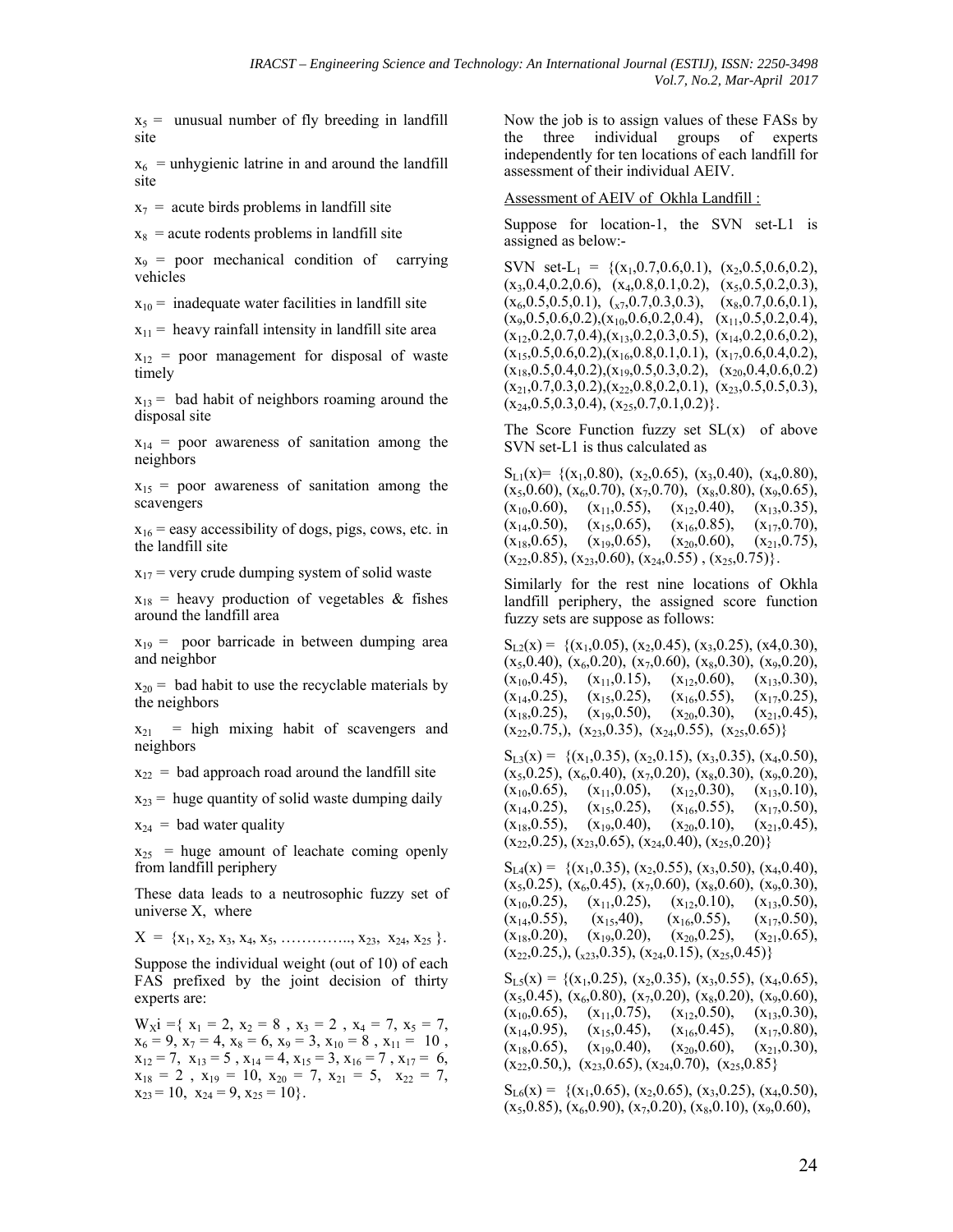$(x_{10},0.65)$ ,  $(x_{11},0.25)$ ,  $(x_{12},0.40)$ ,  $(x_{13},0.10)$ ,<br> $(x_{14},0.15)$ ,  $(x_{15},0.45)$ ,  $(x_{16},0.95)$ ,  $(x_{17},0.60)$ ,  $(x_{14},0.15), (x_{15},0.45),$  $(x_{18},0.20), (x_{19},0.45), (x_{20},0.35), (x_{21},0.65),$  $(x_{22},0.35)$ ,  $(x_{23},0.25)$ ,  $(x_{24},0.20)$ ,  $(x_{25},0.40)$ }  $S_{L7}(x) = \{(x_1, 0.75), (x_2, 0.35), (x_3, 0.25), (x_4, 0.30),$  $(x_5,0.25)$ ,  $(x_6,0.60)$ ,  $(x_7,0.20)$ ,  $(x_8,0.80)$ ,  $(x_9,0.10)$ ,<br> $(x_{10},0.65)$ ,  $(x_{11},0.75)$ ,  $(x_{12},0.30)$ ,  $(x_{13},0.10)$ ,  $(x_{12},0.30),$  $(x_{14},0.25)$ ,  $(x_{15},0.60)$ ,  $(x_{16},0.75)$ ,  $(x_{17},0.20)$ ,<br> $(x_{18},0.35)$ ,  $(x_{19},0.20)$ ,  $(x_{20},0.20)$ ,  $(x_{21},0.15)$ ,  $(x_{19},0.20),$  $(x_{22},0.55,), (x_{23},0.45), (x_{24},0.05), (x_{25},0.20)$  $S_{LS}(x) = \{(x_1, 0.85), (x_2, 0.35), (x_3, 0.65), (x_4, 0.70),$  $(x_5,0.55)$ ,  $(x_6,0.80)$ ,  $(x_7,0.40)$ ,  $(x_8,0.40)$ ,  $(x_9,0.20)$ ,<br> $(x_{10},0.25)$ ,  $(x_{11},0.15)$ ,  $(x_{12},0.10)$ ,  $(x_{13},0.40)$ ,  $(x_{10},0.25)$ ,  $(x_{11},0.15)$ ,  $(x_{12},0.10)$ ,  $(x_{13},0.40)$ ,<br> $(x_{14},0.25)$ ,  $(x_{15},0.40)$ ,  $(x_{16},0.70)$ ,  $(x_{17},0.50)$ ,  $(x_{16},0.70), (x_{20},0.20),$  $(x_{18},0.20), (x_{19},0.70), (x_{20},0.20), (x_{21},0.65),$  $(x_{22},0.45,), (x_{23},0.05), (x_{24},0.45), (x_{25},0.20)$  $S_{L9}(x) = \{(x_1, 0.25), (x_2, 0.35), (x_3, 0.05), (x_4, 0.70),$  $(x_5,0.65)$ ,  $(x_6,0.40)$ ,  $(x_7,0.20)$ ,  $(x_8,0.30)$ ,  $(x_9,0.20)$ ,  $(x_{10},0.65)$ ,  $(x_{11},0.05)$ ,  $(x_{12},0.30)$ ,  $(x_{13},0.10)$ ,  $(x_{14},0.25)$ ,  $(x_{15},0.45)$ ,  $(x_{16},0.75)$ ,  $(x_{17},0.20)$ ,<br> $(x_{18},0.25)$ ,  $(x_{19},0.40)$ ,  $(x_{20},0.20)$ ,  $(x_{21},0.35)$ ,

 $(x_{20},0.20),$  $(x_{22},0.45)$ ,  $(x_{23},0.05)$ ,  $(x_{24},0.10)$ ,  $(x_{25},0.40)$ }  $S_{L10}(x) = \{ (x_1, 0.05), (x_2, 0.35), (x_3, 0.05), (x_4, 0.70),$  $(x_5,0.65)$ ,  $(x_6,0.40)$ ,  $(x_7,0.20)$ ,  $(x_8,0.30)$ ,  $(x_9,0.20)$ ,  $(x_{10},0.65)$ ,  $(x_{11},0.05)$ ,  $(x_{12},0.30)$ ,  $(x_{13},0.10)$ ,  $(x_{14},0.25)$ ,  $(x_{15},0.65)$ ,  $(x_{16},0.75)$ ,  $(x_{17},0.20)$ ,<br> $(x_{18},0.25)$ ,  $(x_{19},0.40)$ ,  $(x_{20},0.20)$ ,  $(x_{21},0.35)$ ,  $(x_{18},0.25),$ 

 $(x_{22},0.45)$ ,  $(x_{23},0.05)$ ,  $(x_{24},0.10)$ ,  $(x_{25},0.40)$ ].

Now, mean of above ten score function fuzzy sets is also a new score function fuzzy set  $SL(X)$ , which could be as below.

| $S_{L}(X) =$       | $\{(x_1, 0.39),\}$                | $(x_2, 0.42)$ ,   | $(x_3, 0.355),$                  |
|--------------------|-----------------------------------|-------------------|----------------------------------|
| $(x_4, 0.555)$ ,   | $(x_5, 0.505)$ ,                  | $(x_6, 0.555),$   | $(x_7, 0.35)$ ,                  |
| $(x_8, 0.40)$ ,    | $(x_9, 0.34)$ ,                   | $(x_{10},0.57)$ , | $(x_{11},0.31)$ ,                |
| $(x_{12},0.33)$    | $(x_{13},0.25)$ ,                 | $(x_{14},0.37),$  | $(x_{15},0.45)$ ,                |
| $(x_{16},0.685)$ , | $(x_{17},0.415)$ ,                | $(x_{18},0.355)$  | $(x_{19},0.435)$ ,               |
|                    | $(x_{20},0.32), (x_{21},0.455),$  |                   | $(x_{22},0.475), (x_{23},0.35),$ |
|                    | $(x_{24},0.33), (x_{25},0.435)\}$ |                   |                                  |

Therefore AEIV of Okhla landfill

$$
a(x) = \frac{\sum SL(xi).W_X}{\sum W_X i} = \frac{67.14}{158} = 0.425
$$

Similarly the AEIV for the landfill of Balawasr and Gazipur are calculated as 0.439 and 0.255.

Now the job is to take decision which landfill out of three is more environmentally favourable to solid waste management authority using Fuzzy Decision (FD) tool. Here FD tool is applied considering final crisp data about 'land area', 'daily loading of wastes quantity', 'AEIV' and 'cost of land' and then finally come into conclusion which one is actually most environmentally best out of three landfills. In this case study cost of land is considered as per local market rate which has no influence in expert's perception directly.

| Landfill<br>(LF)                     | Land<br>Area<br>(In Ha) | Daily<br>loading<br>of wastes<br>quantity<br>(In tons) | <b>AEIV</b> | Cost<br>of<br>Land<br>(Rs.in<br>lakhs) |
|--------------------------------------|-------------------------|--------------------------------------------------------|-------------|----------------------------------------|
| Okhla<br>Landfill<br>(LF1)           | 16.20                   | 1200                                                   | 425         | 230                                    |
| <b>Balawasr</b><br>Landfill<br>(LF2) | 21.06                   | 2200                                                   | 439         | 120                                    |
| Gazipur<br>Landfill<br>(LF3)         | 29.16                   | 2000                                                   | 255         | 150                                    |

A landfill (LF) will be more acceptable when more land area is available to management for disposal of wastes for long period. Thus in the present NSF-model 'Maximum land area' is considered as our goal, i.e. G and other three options: 'Maximum daily loading of wastes' ; 'Maximum AEIV' and 'Maximum cost of land' are considered as three constraints, i.e. C1, C2 and C3 respectively.

Now according the tool of FD, the fuzzy sets for each option are assessed as:

 $G = \mu(\text{gi}/\text{LFi}) = [0.6/\text{LF}_{1}, 0.90/\text{LF}_{2}, 1.0/\text{LF}_{3}]$  $C_1 = \mu(C_1/LFi) = [1.0/LF_1, 0.70/LF_2, 0.50/LF_3]$  $C_2 = \mu(C_2/LFi) = [0.70/LF_1, 0.65/LF_2, 1.0/LF_3]$  $C_3 = \mu(C_3 / LFi) = [0.40 / LF_1, 1.0 / LF_2, 0.70 / LF_3]$ Therefore,  $D(LFi) = \mu(g/LFi) \cap \mu(C_1/LFi) \cap$ 

 $\mu(C_2/LFi)$  ∩  $\mu(C_3/LFi)$ 

$$
= [0.40/\text{LF}_1, 0.65/\text{LF}_2, 0.50/\text{LF}_3]
$$

Then the fuzzy decision is given by

 $FD = 0.65/LF_2 > 0.50/LF_3 > 0.40/LF_1$ 

Thus result reveals that the landfill 'Balawasr Landfill' is the best environmental suitable landfill out of three landfills of Delhi NCR. The next is Gazipur Landfill and worst is Okhla Landfill.

## **CONCLUSION**

At present there is no tool available to a solid waste management authority which can solve the problem of uncertainties that faced by a decision maker for selection of best landfill out of n-alternatives options. In each landfill there are